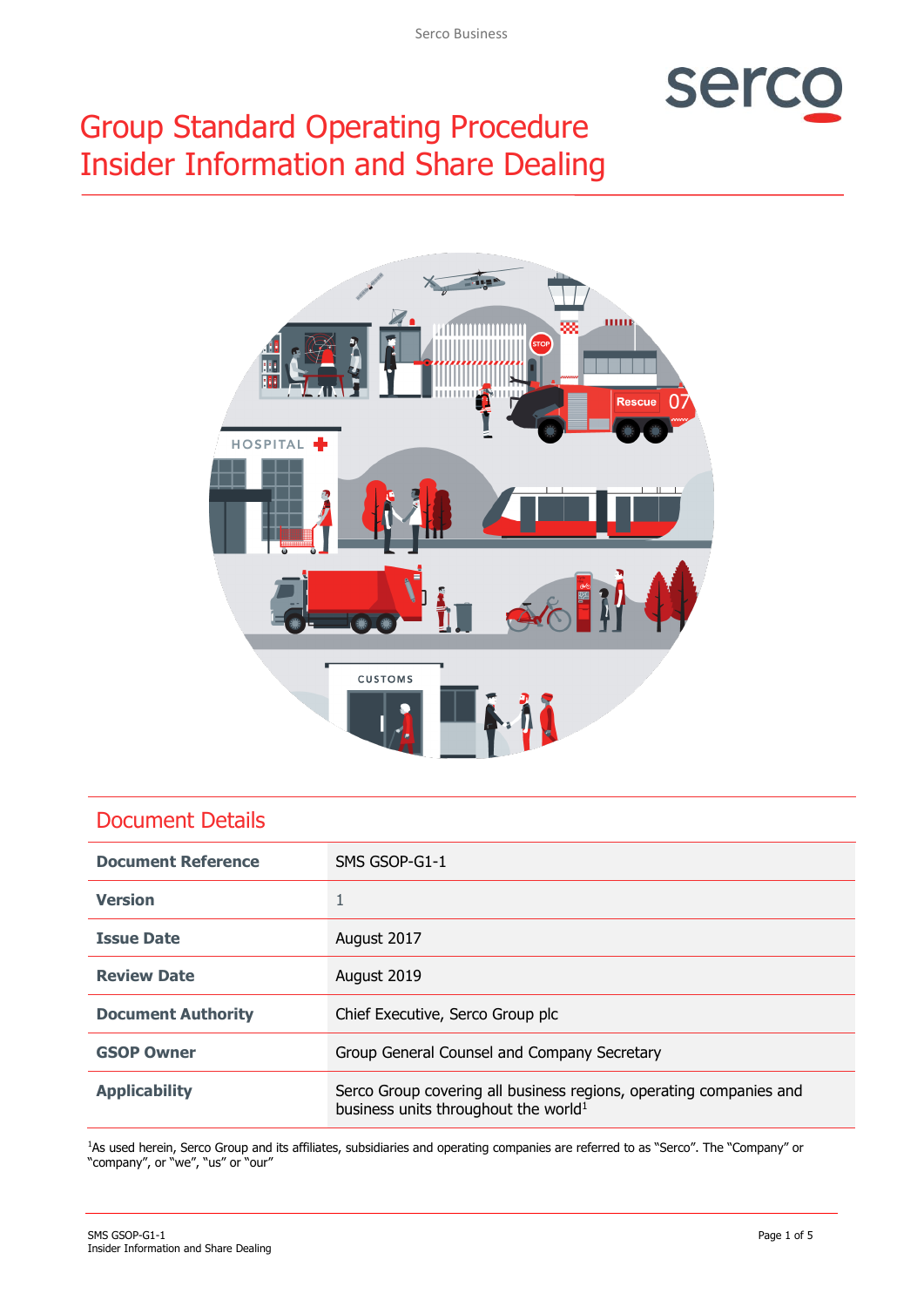

| <b>Version history</b> |                |                                                                                                                                                              |                            |  |  |
|------------------------|----------------|--------------------------------------------------------------------------------------------------------------------------------------------------------------|----------------------------|--|--|
| <b>Version</b>         | <b>Date</b>    | <b>Reason for release/version update</b>                                                                                                                     | <b>Issued by</b>           |  |  |
|                        | August<br>2017 | New GSOP incorporating information<br>from the Insider Information and Share Chandrika Kher<br>Dealing Group Standard which has been<br>removed from the SMS | (Deputy Company Secretary) |  |  |
|                        |                |                                                                                                                                                              |                            |  |  |

## Contents

| $4 \quad$      |  |
|----------------|--|
|                |  |
| 5 <sub>1</sub> |  |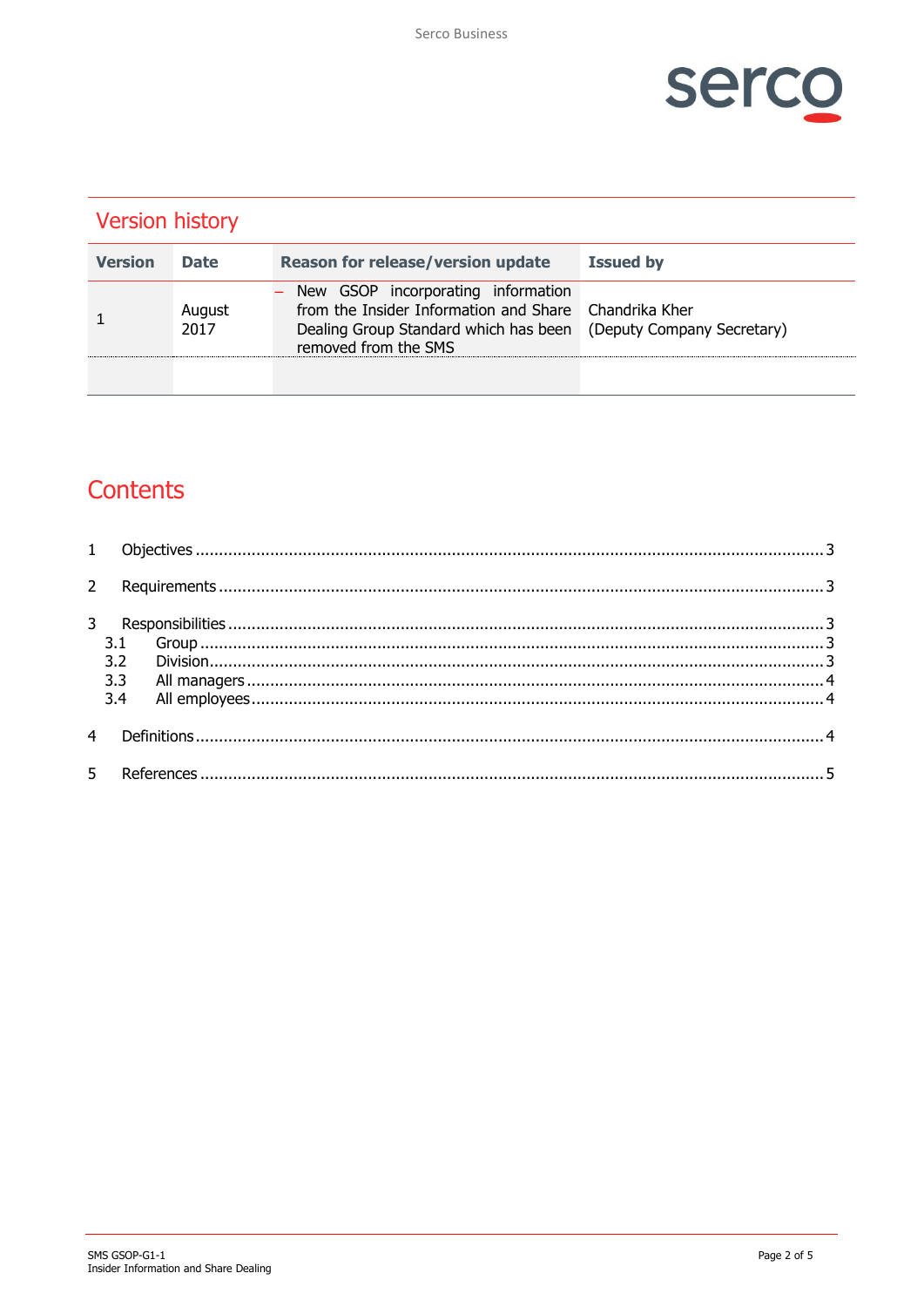

### <span id="page-2-0"></span>1 Objectives

**As a UK Listed Company, Serco has obligations under, and must comply with, the regulations as set down by EU Market Abuse Regulations (596/2014). Application of this Group Standard Operating Procedure (GSOP) will ensure compliance with these requirements.** This GSOP imposes restrictions beyond those imposed by law and its purpose is to ensure that directors, employees and contractors do not place themselves under suspicion of abusing inside information that they may be thought to have.

In addition to the obligations placed upon the Company, in the UK it is a criminal offence for an individual who has inside information regarding a company to deal in the securities (share, debentures, warrants and options) of that company. Breach of this insider trading prohibition could expose the individual to criminal and/or civil liability. This liability also extends to "tipping", that is disclosing inside information or encouraging someone else to deal in securities when in possession of inside information.

Other jurisdictions may have similar rules and it is the individual's responsibility to make themselves aware of the appropriate rules within their jurisdiction.

This GSOP relates to all directors, employees and contractors though its application will vary according to the office held and access to price sensitive information.

### <span id="page-2-1"></span>2 Requirements

The Serco Group plc Share Dealing Code (the "Code") imposes restrictions on dealings in the securities of the Serco Group plc ("the Company") and should be read and complied with in conjunction with this GSOP.

This Code imposes dealing restrictions which go beyond those imposed by law. Its purpose is to ensure that those with access to inside information comply with their obligations under the Market Abuse Regulation and that they do not abuse, and do not place themselves under suspicion of abusing, inside information that they may be thought to have. This means that there will be certain times when such persons cannot deal in the securities of the Company.

#### **Failure by any person who is subject to this Code to observe and comply with its requirements may result in disciplinary action. Depending on the circumstances, such non-compliance may also constitute a civil and/or criminal offence.**

All directors, employees and contractors must ensure that they have read the Code and understand the relevance to their current role and any changes in that role that may occur from time to time.

### <span id="page-2-2"></span>3 Responsibilities

### <span id="page-2-3"></span>3.1 Group

The Board of Serco Group plc must put in place and maintain an appropriate process for the effective escalation, management and disclosure of inside information. The existing processes for the control and disclosure of inside information are contained within this GSOP.

### <span id="page-2-4"></span>3.2 Division

The Divisional CEO will appoint a Divisional Insider Information and Share Dealing Lead responsible for: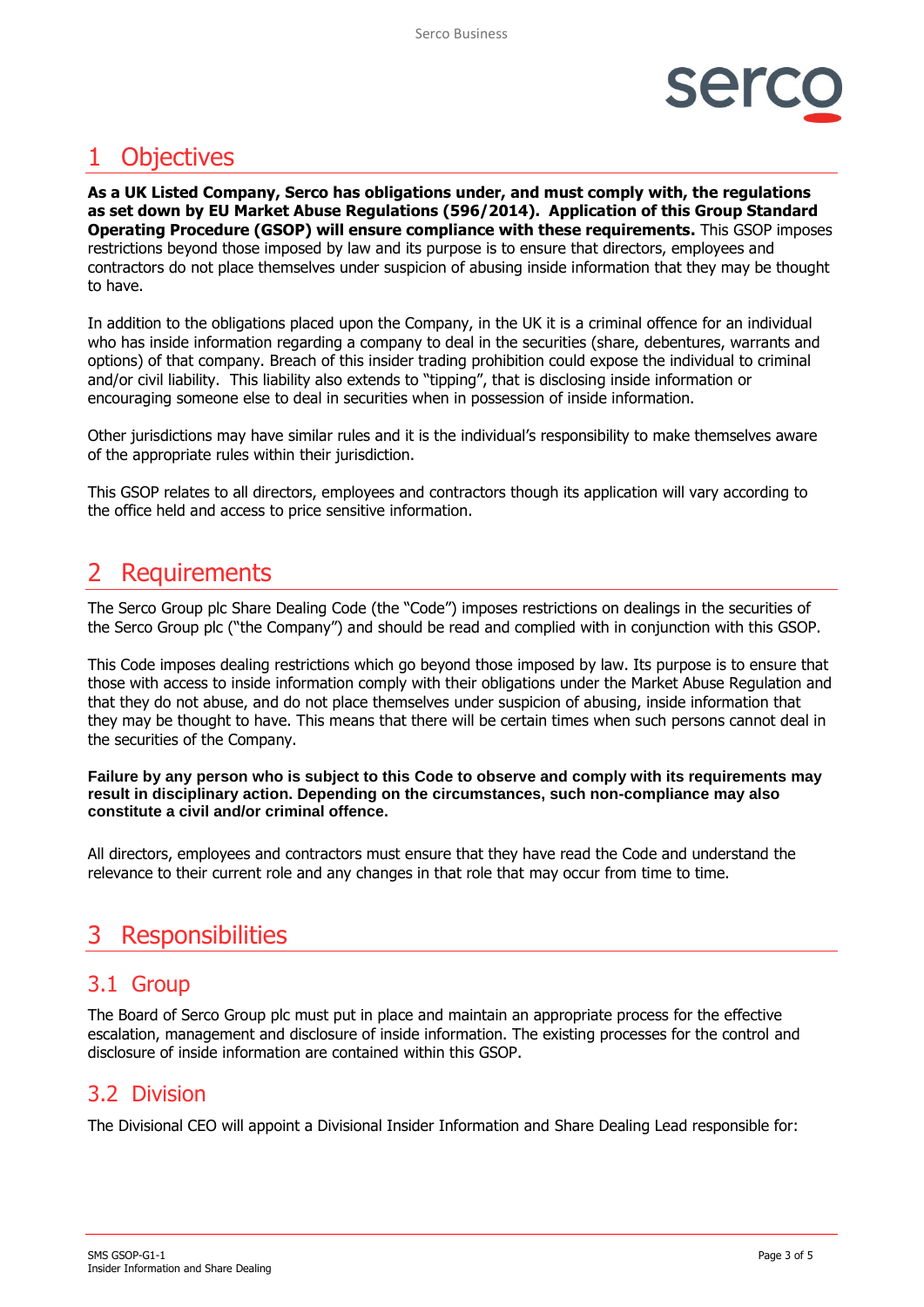

- a. ensuring that all inside information emanating from the Division is appropriately controlled and escalated in accordance with the Control and Disclosure of Inside Information (Ref: SMS-GSOP-G1- 2); and
- b. ensuring that all relevant individuals within the Division have access to this GSOP and the Code and have undertaken any training considered necessary to support their compliance with this GSOP and the Code.

#### <span id="page-3-0"></span>3.3 All managers

It is the responsibility of all managers to:

- a. Notify either the Company Secretary or the Divisional Insider Information and Share Dealing Lead immediately if they become aware of the existence of inside information; and
- b. Ensure their team are aware of the existence of the Code and their obligations under that Code and this GSOP from time to time.

#### <span id="page-3-1"></span>3.4 All employees

It is the responsibility of all employees to:

- a. inform the Company Secretary immediately should they become aware of Inside Information;
- b. treat all information regarding Serco with confidentiality, including information obtained regarding Serco's customers and other business partners;
- c. consider information they have access to before dealing in Serco shares or exercising Serco options and, if in any doubt seek advice from the Company Secretary's office before they deal in Serco's shares or securities or relevant third party securities
- d. make their connected persons aware of their obligations regarding dealings in Serco securities and relevant third party securities.
- e. seek clearance prior to dealing in Serco shares or exercising of options if the employee is a Restricted Person or Project Insider as defined in the Code;
- f. where an employee has inside information relating to Serco Group which has not been published or which is not otherwise 'generally available', they must not:
	- buy, sell or otherwise deal in shares of Serco;
	- advise, procure or encourage another person to buy or sell Serco securities; or
	- pass on information to any other person, if they know or ought reasonably to know that the person may use the information to buy or sell (or procure another person to buy or sell) Serco securities.

### <span id="page-3-2"></span>**Definitions**

| Term                                            | <b>Description</b>                                                                                                                                                                                                                                                                                                                                                                                                                                                                                                     |  |
|-------------------------------------------------|------------------------------------------------------------------------------------------------------------------------------------------------------------------------------------------------------------------------------------------------------------------------------------------------------------------------------------------------------------------------------------------------------------------------------------------------------------------------------------------------------------------------|--|
| Company                                         | means Serco Group plc;                                                                                                                                                                                                                                                                                                                                                                                                                                                                                                 |  |
| Inside Information<br>"Market Abuse Regulation" | means information of a precise nature, which has not been made<br>public, relating, directly or indirectly, to the Company or any Company<br>Securities, and which, if it were made public, would be likely to have a<br>significant effect on the price of any Company Securities. Further<br>information about the Company's policies and procedures for<br>identifying and handling Inside Information can be found in the<br>Company's GSOP: Control and Disclosure of Inside Information (Ref:<br>SMS-GSOP-G1-2); |  |
|                                                 | the EU Market Abuse Regulation (596/2014);                                                                                                                                                                                                                                                                                                                                                                                                                                                                             |  |